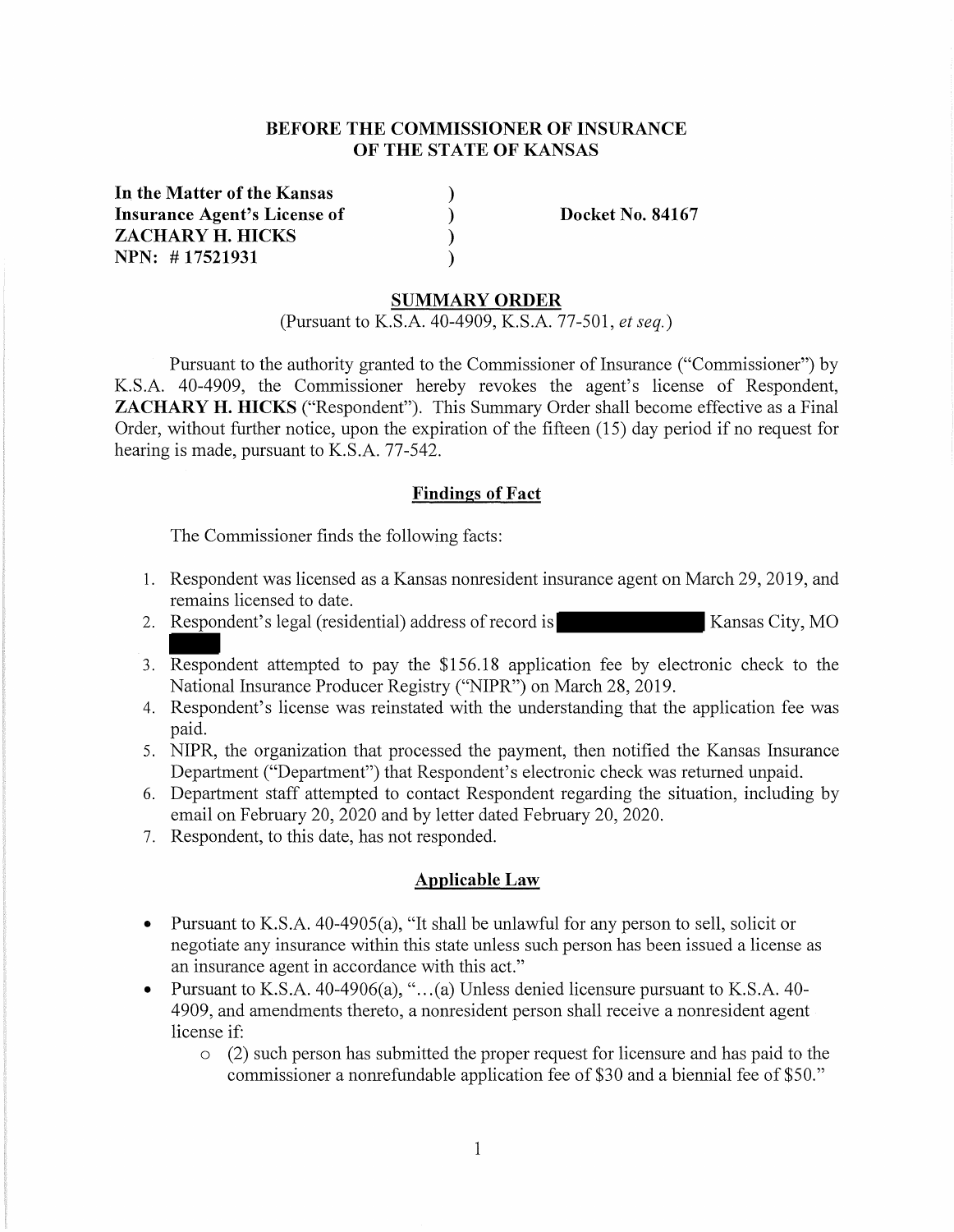- Pursuant to K.S.A. 40-4909(a), "The commissioner may deny, suspend, revoke, or refuse renewal of any license issued under this act if the commissioner finds that the applicant or license holder has:
	- o (2) Violated:
		- Any provision of chapter 40 of the Kansas Statutes Annotated, and amendments thereto, or any rule and regulation promulgated thereunder; and
	- o (8) Used any fraudulent, coercive, or dishonest practice, or demonstrated any incompetence, untrustworthiness or *financial irresponsibility* ( emphasis added) in the conduct of business in this state or elsewhere."
- Pursuant to K.S.A. 40-4909(b), "In addition, the commissioner may suspend, revoke, or refuse renewal of any license issued under this act if the commissioner finds that the interests of the insurer or the insurable interests of the public are not properly served under such license."

## **Policy Reasons**

- 1. It is in the public interest that the license of an agent who has not paid the application fee for a license, as required to hold a producer license, be revoked.
- 2. It is in the public interest that the license of an agent who has demonstrated untrustworthiness or financial irresponsibility in the conduct of business in this state or elsewhere be revoked.

### **Conclusions of Law**

- 1. The Commissioner has jurisdiction over **ZACHARY H. HICKS** as well as the subject matter of this proceeding, and such proceeding is held in the public interest.
- 2. The Commissioner finds that Respondent's Kansas nonresident agent license may be revoked because **ZACHARY H. HICKS** has demonstrated financial irresponsibility in the conduct of business in this state by not paying his application fee.
- 3. The Commissioner finds that Respondent's Kansas nonresident agent license may be revoked because **ZACHARY H. HICKS** has demonstrated untrustworthiness by not responding to staff requests for response.
- 4. The Commissioner finds, pursuant to K.S.A. 40-4909(b), that the interests of the public are not properly served under Respondent's license.
- 5. Accordingly, the Commissioner concludes that sufficient grounds exist for the revocation of the insurance agent's license of **ZACHARY H. HICKS,** pursuant to K.S.A. 40-4909(a) and (b).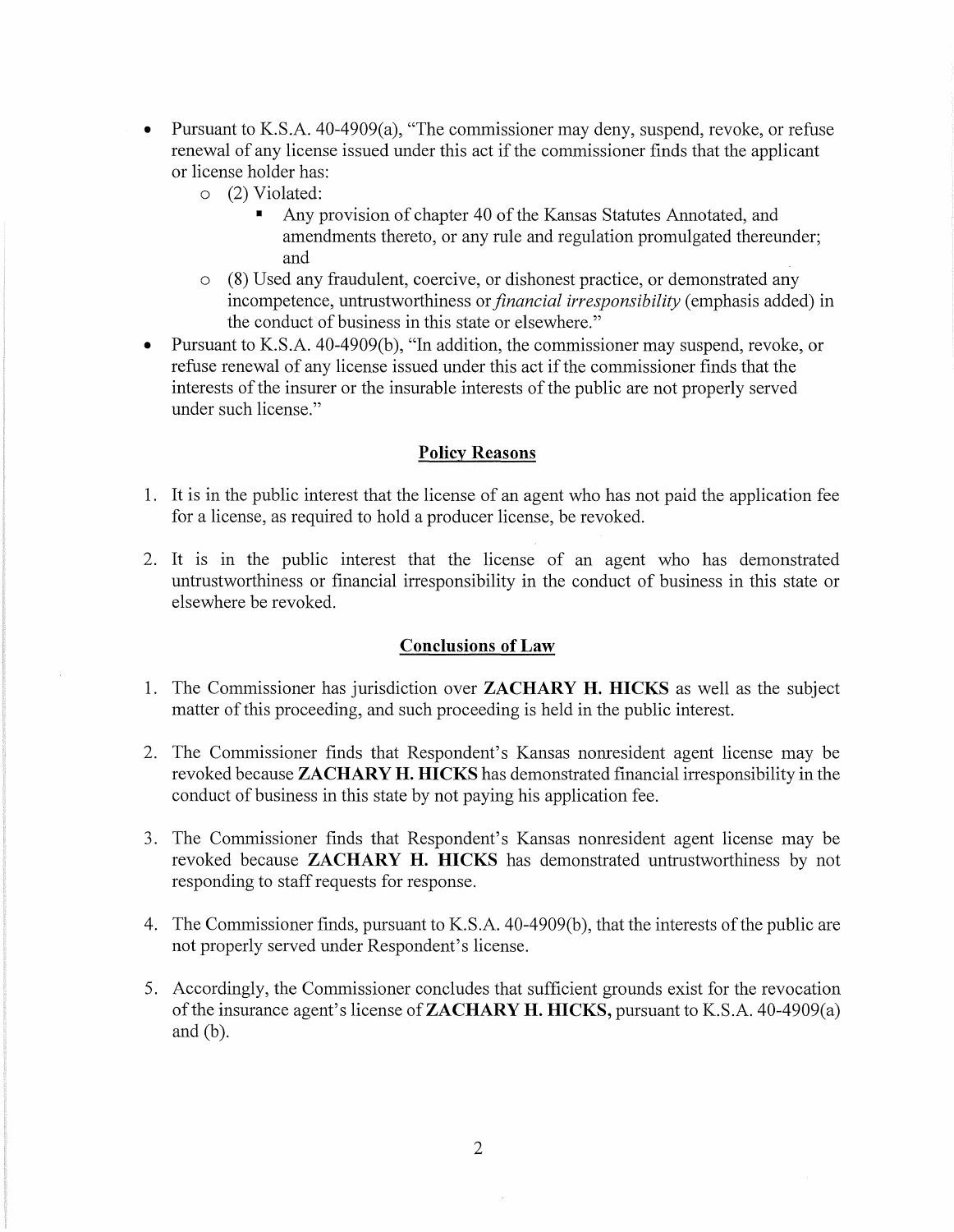# **IT IS THEREFORE ORDERED BY THE COMMISSIONER OF INSURANCE THAT:**

- 1. The Kansas nonresident Insurance Agent's License of **ZACHARY H. HICKS** is hereby **REVOKED** the effective date of this Order.
- 2. **IT IS FURTHER ORDERED** that **ZACHARY H. HICKS** shall **CEASE** and **DESIST**  from the sale, solicitation or negotiation of insurance and/or receiving compensation deriving from the sale, solicitation or negotiation of insurance conducted after the effective date of this Order.

IT IS SO ORDERED THIS  $\frac{181}{100}$  DAY OF JULY, 2020, IN THE CITY OF **TOPEKA, COUNTY OF SHAWNEE, STATE OF KANSAS.** 



Vicki Schmidt Commissioner of Insurance

BY:

L. McFarland General Counsel

### **NOTICE AND OPPORTUNITY FOR HEARING**

**ZACHARY H. HICKS,** within fifteen (15) days of service of this Summary Order, may file with the Kansas Insurance Department a written request for hearing on this Summary Order, as provided by K.S.A. 77-542. In the event a hearing is requested, such request should be directed to:

> Justin L. McFarland, General Counsel Kansas Insurance Department 1300 SW Arrowhead Rd. Topeka, Kansas 66604

Any costs incurred as a result of conducting any administrative hearing shall be assessed against the agent/agency who is the subject of the hearing as provided by K.S.A. 40-4909(f). Costs shall include witness fees, mileage allowances, any costs associated with reproduction of documents which become part of the hearing record, and the expense of making a record of the hearing.